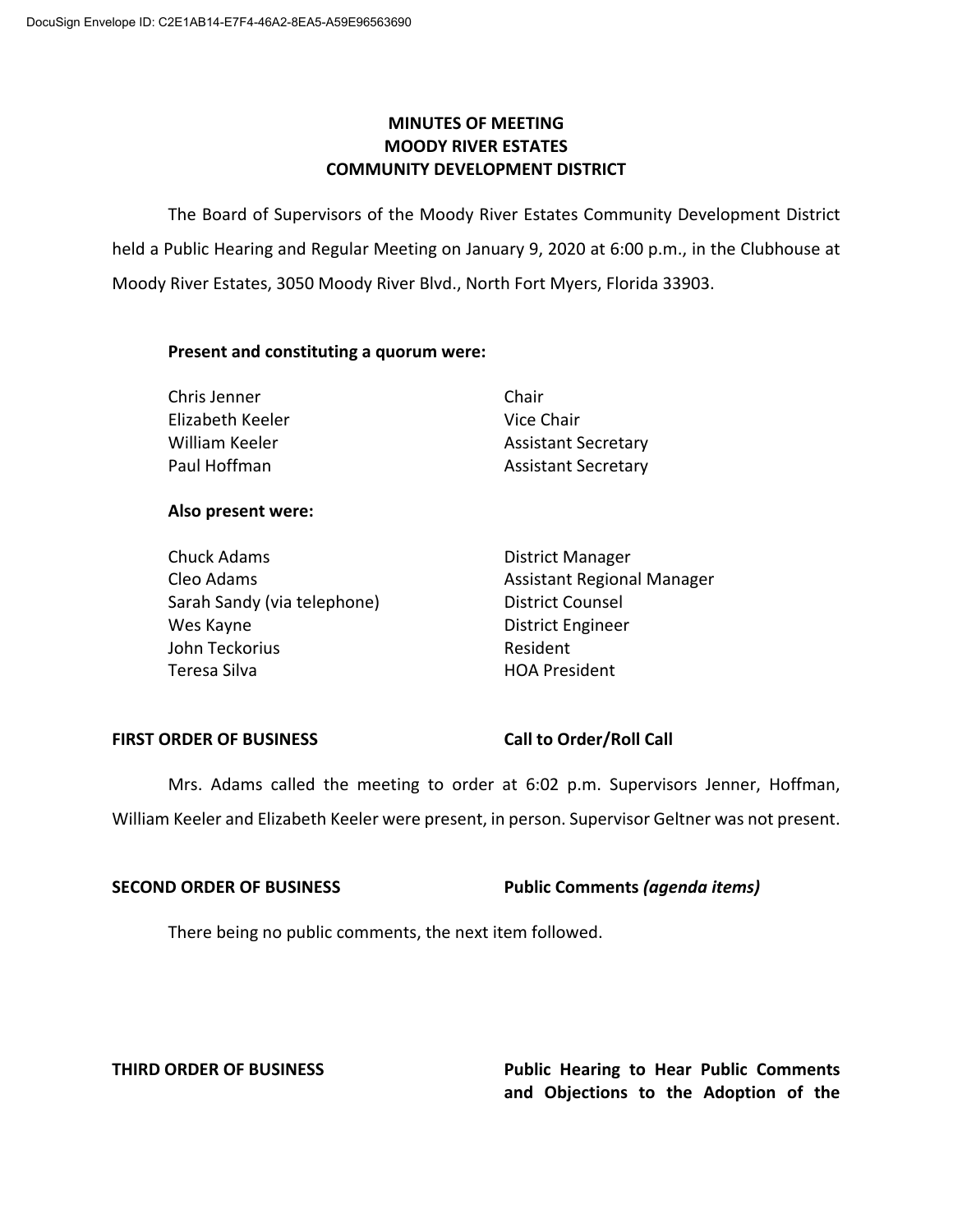# **Amended and Restated Rules of Procedure, Pursuant to Sections 190.11(5), 190.011(15) and 190.035, Florida Statutes (2019)**

Ms. Sandy presented the Amended and Restated Rules of Procedure, which were discussed at the last meeting.

**On MOTION by Ms. Keeler and seconded by Mr. Keeler, with all in favor, the Public Hearing was opened.**

No members of the public spoke.

**On MOTION by Mr. Keeler and seconded by Ms. Keeler, with all in favor, the Public Hearing was closed.**

### **A. Affidavits of Publication**

- **Notice of Rule Development**
- **Notice of Rule Making**

The affidavits of publication were included for informational purposes.

# **B. Consideration of Resolution 2020-02, Adopting Amended and Restated Rules of Procedure; Providing a Severability Clause; and Providing an Effective Date**

Mrs. Adams stated that Mr. Geltner advised her that he had numerous questions about the Rules of Procedure and wanted the Chair to consider deferring this item to another date. Mr. Jenner felt that it was best to proceed because District Counsel was previously engaged to make the proposals. Discussion ensued regarding the Resolution, questions raised at the previous meeting and Mr. Geltner's request. Mr. Adams stated that the Rules of Procedure could be revisited if there are lingering concerns or anything material that was not satisfactorily answered.

Mr. Jenner presented Resolution 2020-02.

**On MOTION by Mr. Keeler and seconded by Ms. Keeler, with all in favor, Resolution 2020-02, Adopting Amended and Restated Rules of Procedure; Providing a Severability Clause; and Providing an Effective Date, was adopted.**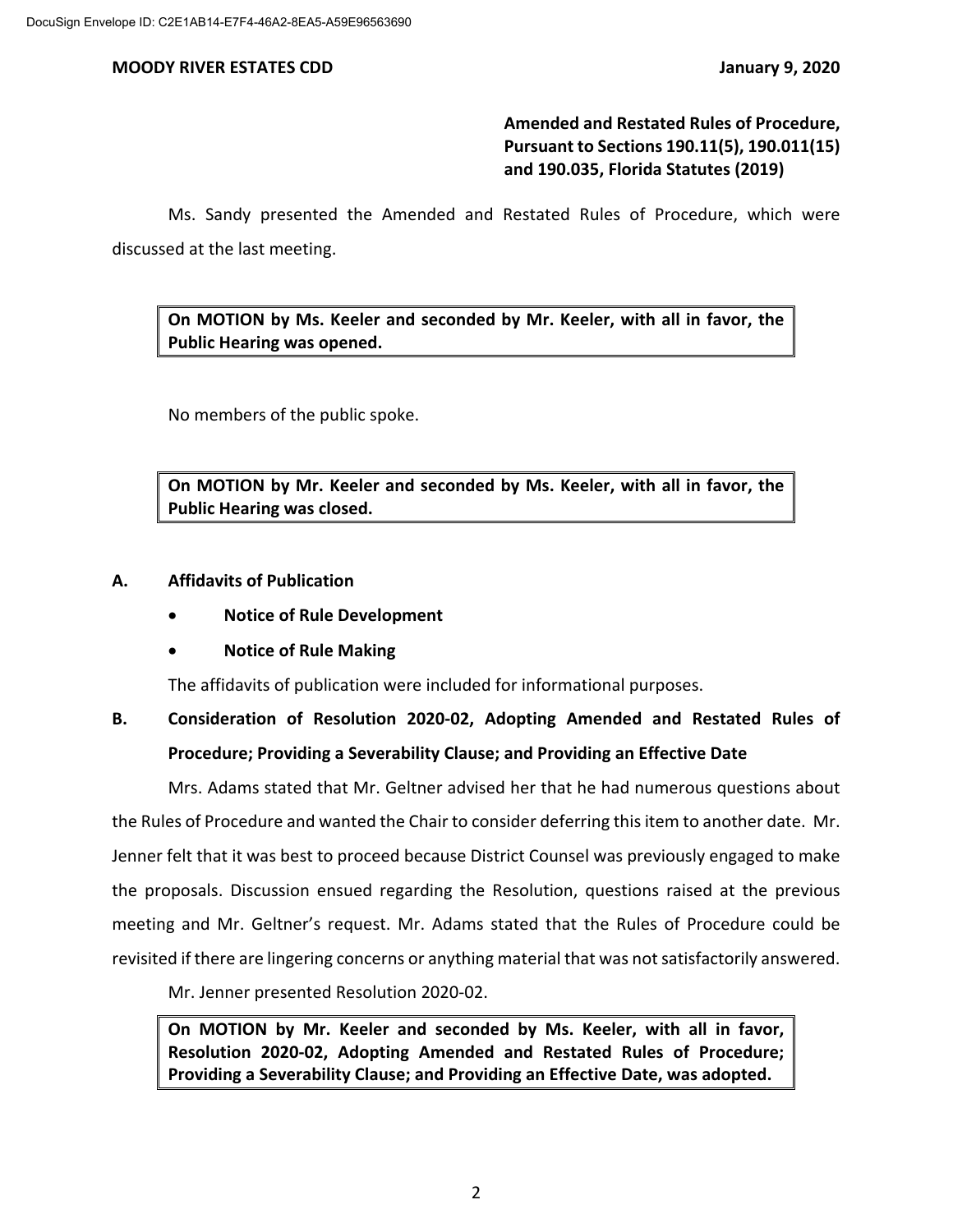#### **FOURTH ORDER OF BUSINESS Discussion: CDD Newsletter**

Mr. Jenner asked if a motion was necessary regarding the CDD newsletter. Mrs. Adams stated a motion is not required because the newsletter was implemented three years ago and, since then, Staff has produced the annual newsletter. The Board recently asked to include resident articles in the newsletter, which is distributed every March. All articles should be forwarded to Management by the end of January. A Board Member pointed out a typographical error in the "Lake Bank Restoration Program" section of the newsletter and asked if a map link of the property could be inserted in future newsletters. The following changes were made:

Page 2, Lake Bank Restoration Program, first paragraph: Change "6-19" to "16-19" Page 2, Lake Bank Restoration Program: Add a link to CDD maps.

# **FIFTH ORDER OF BUSINESS Acceptance of Unaudited Financial Statements as of November 30, 2019**

Mrs. Adams presented the Unaudited Financial Statements as of November 30, 2019. Assessment revenue collections were at 26%.

**On MOTION by Ms. Keeler and seconded by Mr. Keeler, with all in favor, the Unaudited Financial Statements as of November 30, 2019, were accepted.**

**SIXTH ORDER OF BUSINESS Approval of October 17, 2019 Regular Meeting Minutes**

14:11 Mrs. Adams presented the October 17, 2019 Regular Meeting Minutes. The following changes were made:

Line 25 and throughout: Change "Walker" to "Wachter"

Line 28: Change "Patty Wacher" to "Patti Wachter"

Line 29: Insert "Teresa S."

Line 50: Insert "all"

Line 158: Change "District Counsel" to "Mr. Kayne"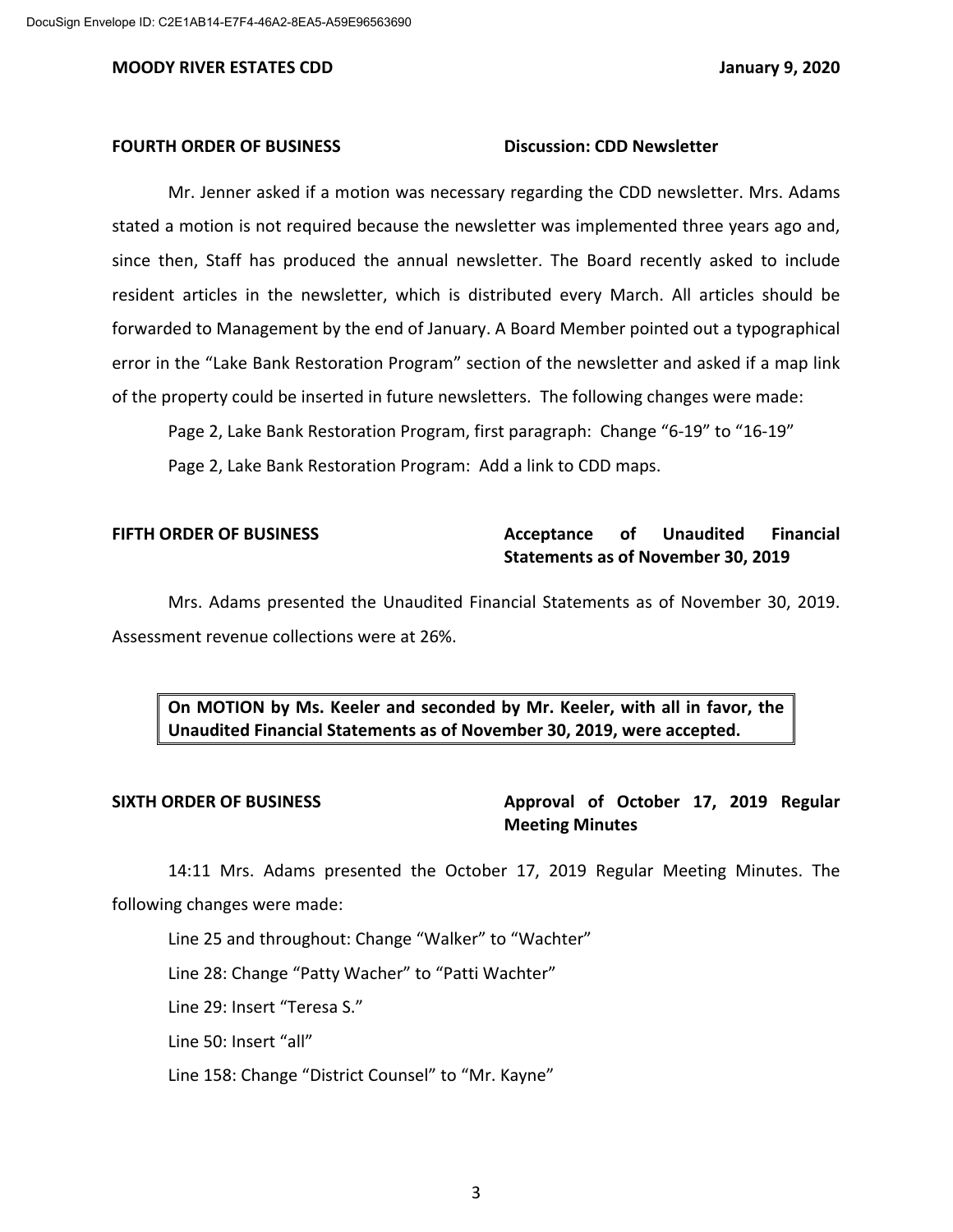District Counsel additionally read comments into the record.

**On MOTION by Mr. Keeler and seconded by Ms. Keeler, with all in favor, the October 17, 2019 Regular Meeting Minutes, as amended, were approved.** 

### • **Action Items**

Items 24, 26, 29, 30, 35 and 40 were completed.

Items 1, 2, 3, 9 and 39 were ongoing.

In response to a Board Member's question, Mrs. Adams stated that the lake bank restoration projects were not scheduled yet but would be reflected once scheduled. The fountains and aeration schedules are prepared periodically and reflected on a spreadsheet.

# **SEVENTH ORDER OF BUSINESS Staff Reports**

# **A. District Counsel:** *Hopping Green & Sams, P.A***.**

Ms. Sandy reported the following:

 $\triangleright$  Regarding liability/fire hazards in the preserves, the SFWMD advised that there was no formal permission needed to remove fire hazard from the conservation areas, as it would be considered maintenance. But, if a gap was left, the CDD would have to replant. It is advised the District meet the SFWMD representative onsite to confirm.

Mrs. Adams stated that, in her experience, the South Florida Water Management District (SFWMD) has never allowed individuals to enter a preserve to remove any vegetation or debris without an Engineer's Report. Mr. Kayne clarified that the SFWMD's Environmental Enforcement agent for the area stated that it is allowable for CDDs or HOAs to engage contractors who know what vegetation can and cannot be removed from the preserves, with regard to fuel load debris. He recommended that Management invite a SFWMD agent to inspect the area, prior to having any debris removed. Discussion ensued regarding debris removal in the preserves, replanting costs, the fire zone, etc.

**B. District Engineer:** *Barraco & Associates, Inc.*

There being no report, the next item followed.

# **C. District Manager:** *Wrathell, Hunt & Associates, LLC*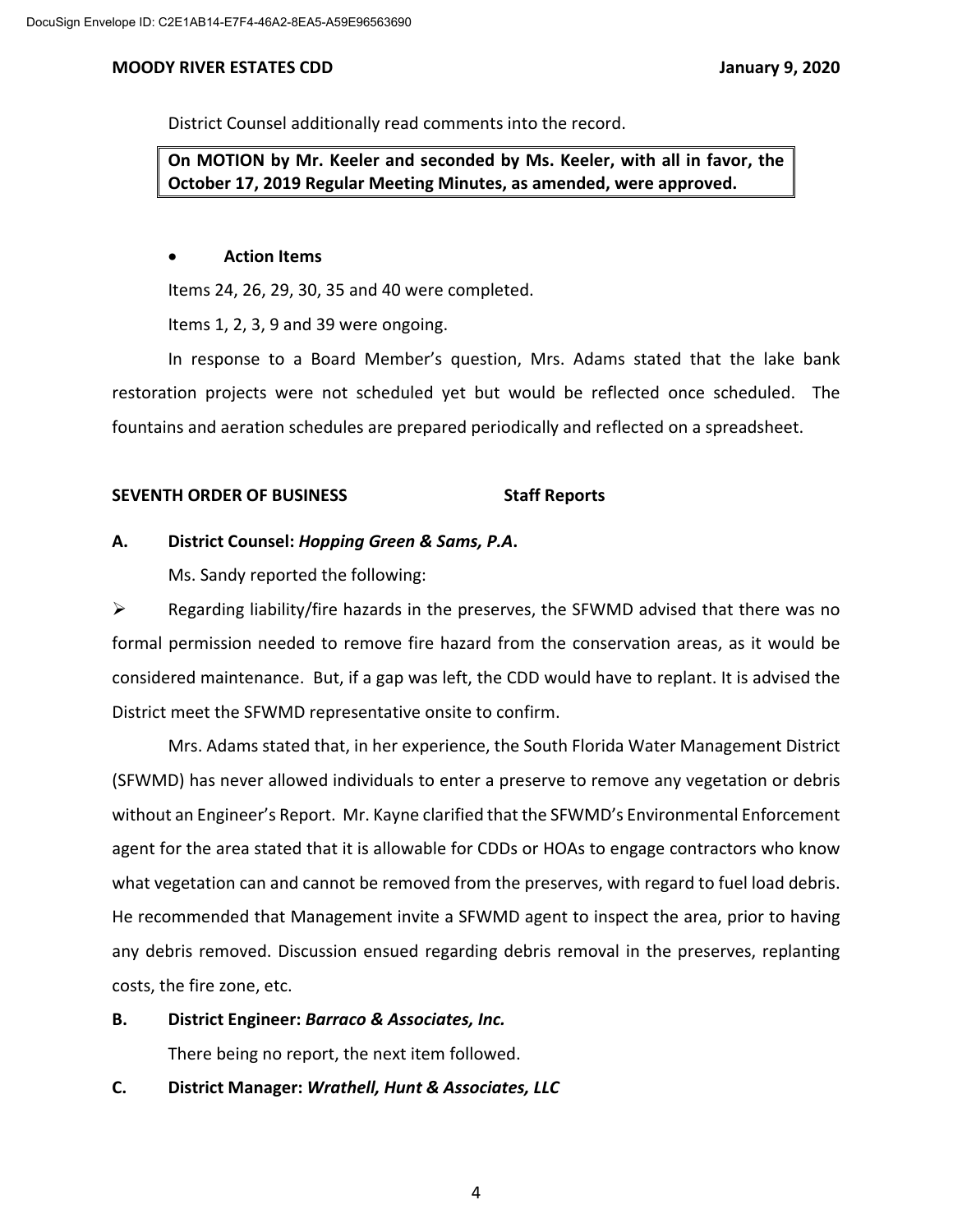- **NEXT MEETING DATE: March 12, 2020 at 6:00 P.M.**
	- o **QUORUM CHECK**
- **D. Operations Manager:** *Wrathell, Hunt & Associates, LLC*
	- **Monthly Status Report – Field Operations**
		- o **Key Activity Dates**

Mrs. Adams presented the January 2020 Key Activity Dates and pointed out that a perimeter berm review was scheduled for February 3, 2020 at 9:00 a.m., at the Clubhouse. Mr. Keeler was designated to join Mr. and Mrs. Adams in overseeing the review.

Supervisors Jenner, Hoffman, William J. Keeler and Elizabeth Keeler confirmed their attendance at the March 12, 2020 meeting.

Mr. Adams stated the audit was underway and would be presented at the May meeting.

# **EIGHTH ORDER OF BUSINESS Public Comments** *(non-agenda items)*

There being no public comments, the next item followed.

# **NINTH ORDER OF BUSINESS Supervisor's Requests**

Ms. Keeler stated that two residents were in attendance, including the HOA President, and noted that, due to a conflict, she could not attend the next HOA meeting.

# **TENTH ORDER OF BUSINESS Adjournment**

There being no further business to discuss, the meeting adjourned.

**On MOTION by Mr. Keeler and seconded by Mr. Hoffman, with all in favor, the meeting adjourned at 6:45 p.m.**

# [SIGNATURES APPEAR ON THE FOLLOWING PAGE]